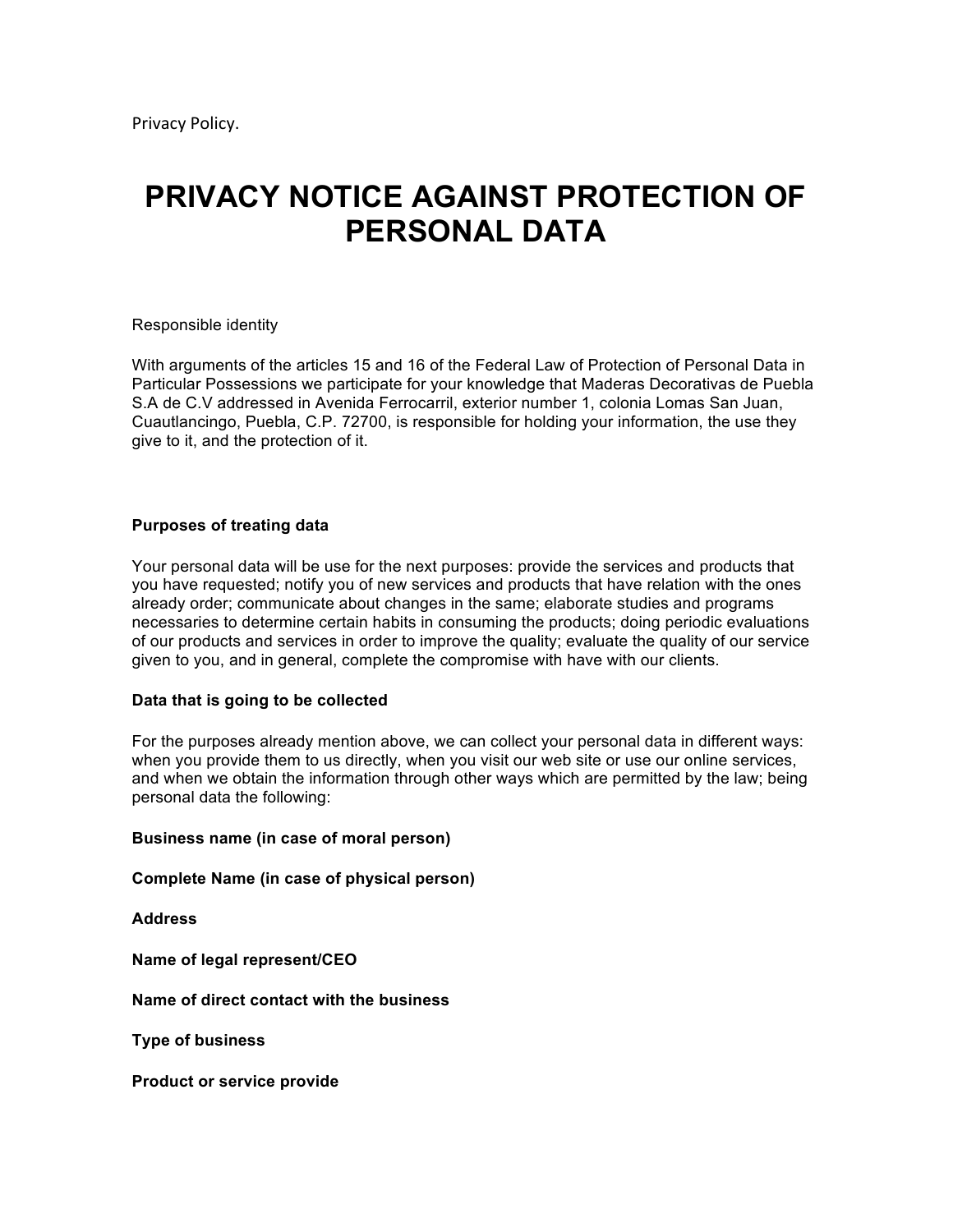# **Telephone and/or cellular (business/legal represent/and direct contact of the business)**

# **Email (business/legal represent/and direct contact of the business)**

# **Facebook, twitter, and LinkedIn ID**

**RFC**

**Name and info of bank account** 

## **Sensible personal data.**

Based on the law in matter of protection of personal data possession, we inform you that there will not be asked or treated sensible personal data.

## **Treatment and use of data**.

We have the compromise that the same will be treated under the most rigorous safety measurements that warranty your confidentiality; watching the principles of legality, consent, information, quality, purpose, loyalty, proportion and responsibility. Marking important the fact that the treatment will be limited according to the purposes already mention and in reason of the duration of the relationship between the parts, once finish or stop being necessary for the purposes it will proceed to the cancelation of the same, to protect the information.

Likewise, and if there´s a contractual breach, it will proceed to preserve the information related to the breach in place up to a time of seventy-two months, counting from the date of the event mention, once concluded the time it will proceed to eliminate every information related.

If you don´t manifest your opposition to the treatment of data place in this document, it will understand your consent to it.

In case that you don´t wish to receive promotions from us, you can email your request to: credito@madecormuebles.com

# **Rights to access, rectification, cancel or opposition**.

It is important to inform you that you have the right to access your personal data that we posses and to the treatment or use we have with them, such as rectify them in case of mistaken or incomplete; cancel when you consider that they are not require for any of the purposes pointed above in this document, or being use to non-consent purposes or if the relationship or services has ended, or finally, if you don´t agree with the treatment of this specific ends. Likewise, you can revoke the consent that you have given us to treat personal data, with the purpose of ending this use.

The mechanisms implemented in the exercise of the rights and same with the revoke of consent will be free; and for that, is necessary to email the form inside the law terms in article 29 to Mr. Oscar Ramos Mendoza, responsible of our Protection of Personal Data Department,